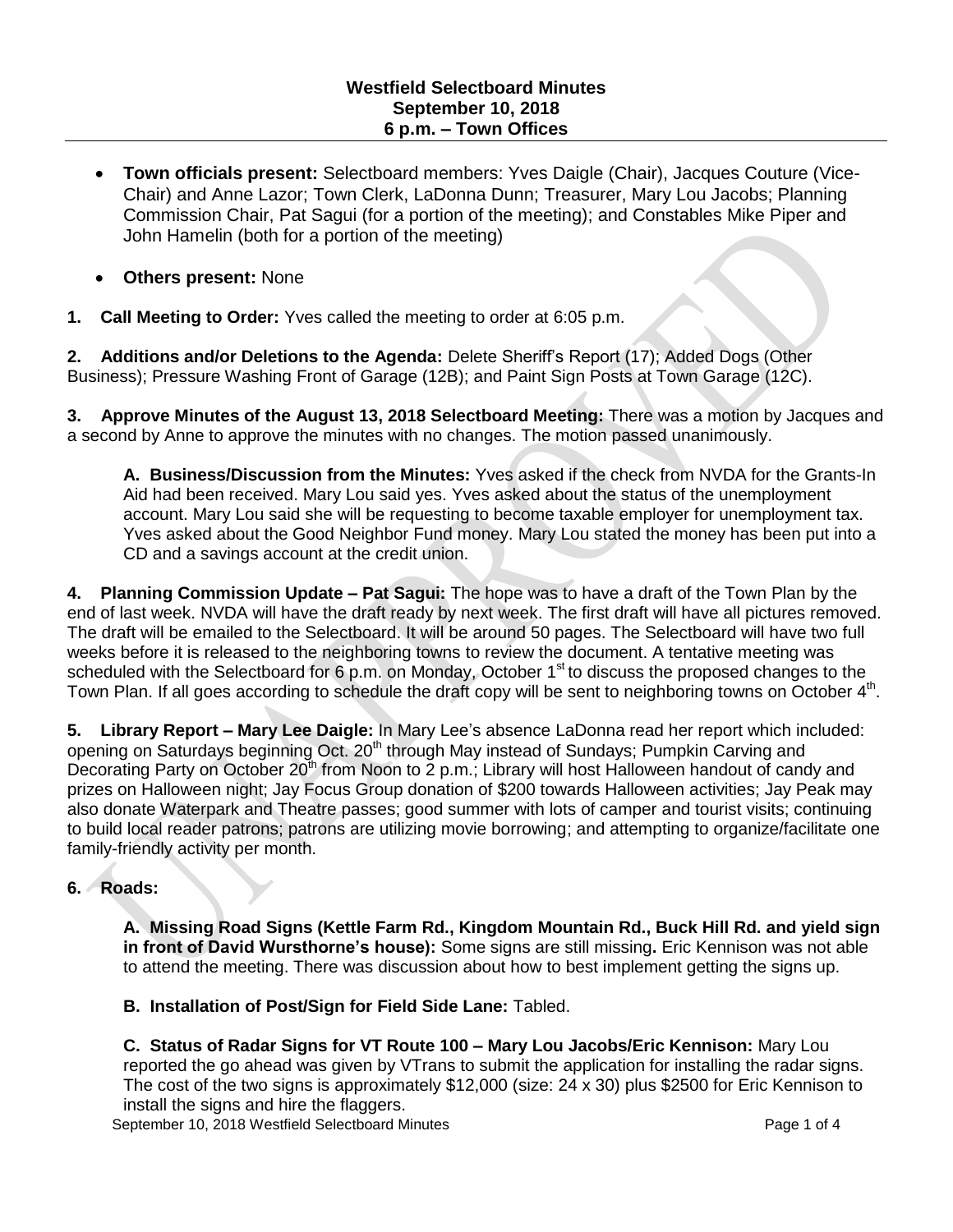**D. Update on Dry Hydrant in Alpine Haven:** LaDonna reported she spoke with John Zartarian, Assistant Fire Chief in Montgomery. He said he has already applied for a grant with Troy Dare. Troy said since the Montgomery Fire Department covers that area they can apply for a grant on behalf of Westfield. The property owner recently called John and said the pond is being rebuilt and there is some kind of problem. He indicated the pond may not be able to be rebuilt so the project is currently on hold.

**E. Road Inventory:** Clarification is needed about the need to reclassify two roads. The Selectboard requested having Frank from NVDA attend a Selectboard meeting to discuss this. The Clerk will extend the invitation.

**7. Purchase Cabinet for Hazardous Materials at Town Garage:** Yves asked the Selectboard if they would like him to get pricing for the metal storage cabinet required for hazardous materials storage. This was one of the items on the VLCT insurance report that we are required to do before the next inspection. John Hamelin said a UL rated fire cabinet is needed. MSC or Granger sells flammable storage cabinets. The cabinet needs to have doors so the hazardous materials can be secured. There was a motion by Jacques and second by Anne to have Yves get pricing. Motion passed. Yves will check with Eric to make sure it is not already on order.

**8. Village Center Designation Program Update:** There was a motion by Anne and second by Yves to submit an application for Village Center Designation. Vote passed unanimously. This recommendation will need to be in the upcoming Town Plan.

**9. Pick and Shovel Authorized Purchasers:** Yves said he was recently at Pick and Shovel and they asked if the same people were authorized to purchase on account. There was a motion by Jacques and second by Anne to update the account listing Yves and LaDonna as the authorized purchasers. Motion passed unanimously.

**10. Sign Quit Claim Cemetery Deed for Deanna Buchner (North Hill Cemetery):** The Selectboard signed the deed which will be recorded in the land records.

# **11. Treasurer's Report:**

**A. Approve Warrants Dated 8/15, 8/22 and 9/5/18:** There was a motion by Yves and second by Jacques to approve the warrants as listed. The motion passed unanimously.

**B. Monthly Financial Update:** Based on the current bank statement there is approximately \$90,350 in the general account checkbook.

**C. Purchase of New Computer for Treasurer:** Mary Lou reported her computer is approximately seven years old and doesn't have enough memory to run NEMRC and the new check scanner. It is very slow. She provided a quote of \$789.99 from PC Med for a Dell Inspiron business desktop workstation which includes: Microsoft Windows 10 Professional; quad-core i3-7100 processor; 8GB DDR4 Memory; 1TB 7200RPM Serial ATA hard drive; DVD RW burner; keyboard & mouse; Wireless 802.11 b/g/n; 1 year warranty; and delivery and setup. The original quote included an additional \$184 for Microsoft Home and Business 2016, which it was decided, was not necessary. There was a motion by Jacques and second by Anne to authorize the purchase of the new computer from PC Med. Motion passed. It was suggested to have the old computer wiped of sensitive information and then sell it. Mary Lou will talk to PC Med about this.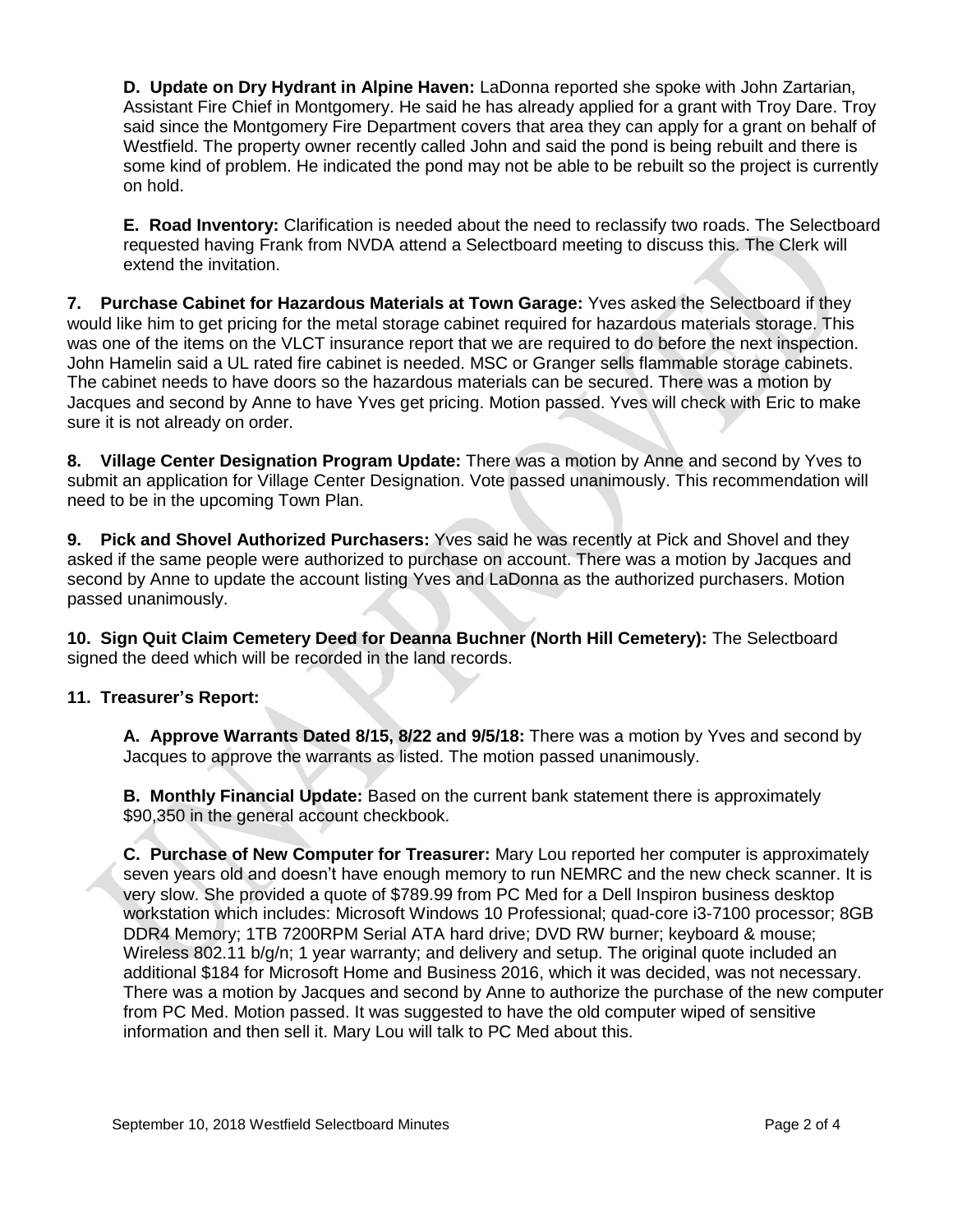## **12. Town Garage:**

**A. Dead Maple Tree:** Yves asked if the Selectboard wanted to plant a new tree to replace the dead one along the road. The decision was to cut the dead one down and see if it sprouts in the spring. If there isn't a viable sprout the Selectboard will consider replacing the tree.

**B. Pressure Wash Town Garage:** Yves said the spiders are making the front of the building dirty and stained. He suggested pressure washing it as in past years. Jacques said Eric LeBlanc can bug spray which will help keep the building cleaner. Jacques also suggested using bug free lighting. Yves will look into these suggestions as well as pressure wash the garage.

**C. Paint sign posts at Town Garage.** Yves said the sign posts need to be painted. The Selectboard was in agreement to have Yves scrap and paint the posts.

**13. Signs on the Common:** Yves asked if the Town needs an ordinance or policy to enforce if signs are removed from the Common without the Selectboards permission. He said if signs are allowed on the Common then the Town has to allow all signs without discrimination. LaDonna will be attending VLCT's Planning Forum and one of the workshops is on sign ordinances vs. policies. She will report back what she learns.

**14. Recycling Update:** Yves attended a recent recycling workshop regarding new changes. Glass is now going to Canada. Beverage bottles and food containers are the only glass being accepted. The lids must be removed. The company is charging the waste management district a contamination fee of \$150 if violations are found. Mary Lou will contact our trash hauler to see if we can get a cover for the dumpster missing it's lid. Yves said he's learned that 30% of people in the US are recycling. Televisions, copiers, radios, printers and computers are the only electronics accepted. He said people think things like coffee makers and toasters are electronics but they are not. Those items are considered trash.

### **15. Community Center:**

**A. Oil Tank Replacement at Community Center:** Yves measured and the tank is 27". The door is 29". A 275 gallon tank is \$550 and a 330 gallon tank is \$590 if we buy our own tank. They don't come painted, just primed. They recommend painting them to protect the tank. Our current tank is  $\frac{3}{4}$ full. There was a motion by Jacques and second by Anne to purchase a 275 gallon tank. Motion passed unanimously. Yves will price tanks.

**B. Dishwasher:** The dishwasher has been leaking and not heating properly. Nadeau's worked on the dishwasher in the past so they were called to service the machine. There was a question if the machine is a dishwasher or a sanitizer. It is a commercial dishwasher which washes, rinses and sanitizes. Nadeau's says there are other things in the machine that need work. There is calcium build-up inside that is keeping it from sanitizing. There is a special solution that eats the calcium. This process needs to be done once a month. The parts were ordered so the necessary repairs can be made. The cost of a new dishwasher is approximately \$4,000.

**16. Polling Place Accessibility Survey Report – LaDonna Dunn:** LaDonna reported Disability Rights Vermont conducted an accessibility survey at our polling place in June. Disability Rights Vermont received funding for this survey through the federal Help America Vote Act. There were a few suggested corrections to the accessible parking area, ramp and entrance to the building. These will be discussed further when the budget is drafted.

# **17. Sheriff's Report for August:** Deleted.